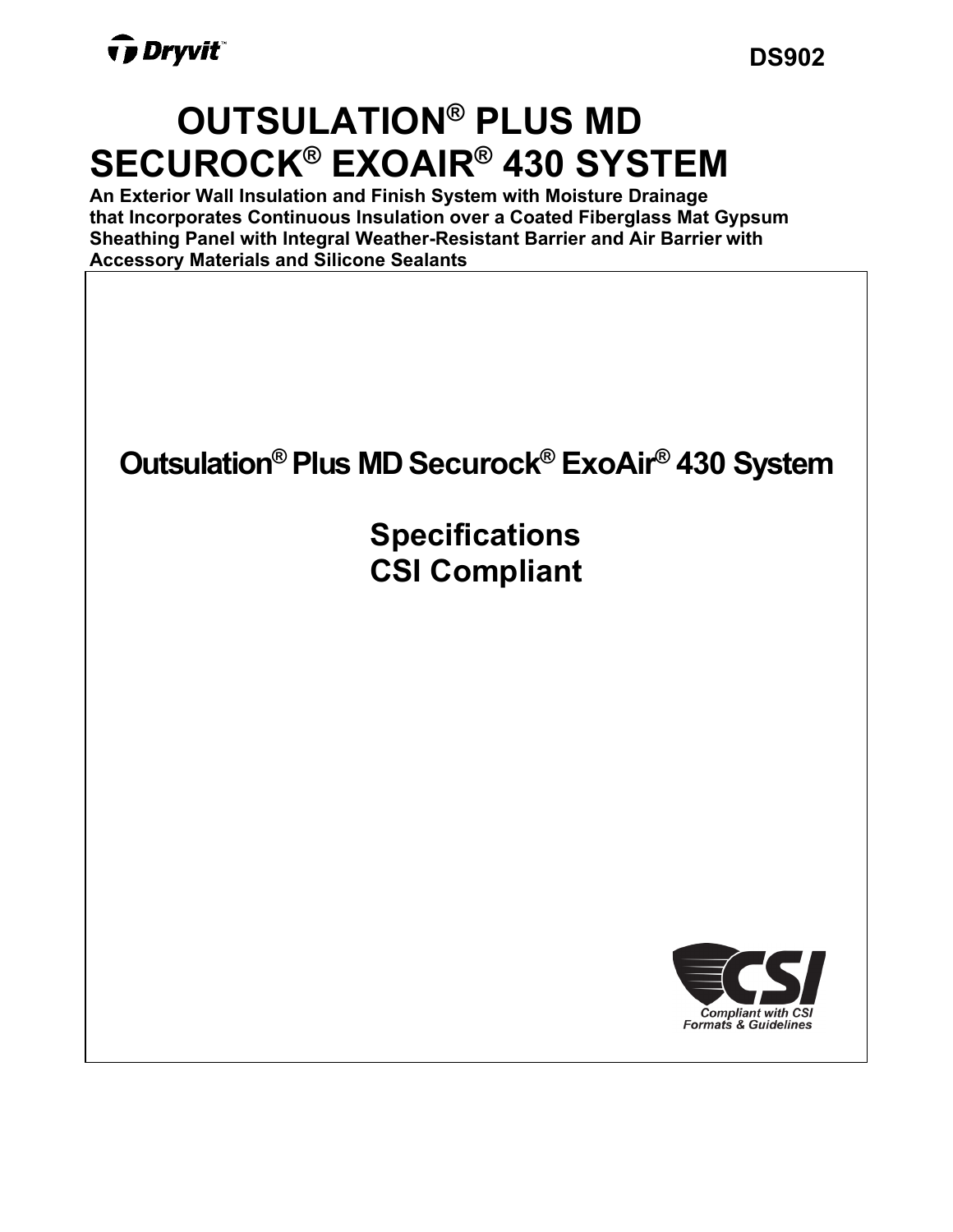#### **INTRODUCTION**

This manufacturer's guide specification is intended for use by design and construction professionals in the development of project specifications. By referring to the manufacturer's edit notes **(in parentheses and bolded)**, the specifier may easily elect the portions of the comprehensive guide specification which are pertinent to his or her project. This guide specification follows the Construction Specification Institute's MasterFormat and SectionFormat protocols.

It will be prudent to place certain parts of the Dryvit Outsulation Plus MD Securock ExoAir 430 System Specification in other parts of the project's total specification, such as sheathing, air and water-resistive barrier membrane, accessory materials, sealants and framing. The project design professionals are responsible for verifying that the project specifications are suitable for the project. For assistance in preparing your specification, please contact your Dryvit Distributor or Dryvit Systems, Inc.

#### **WARNING**

The Outsulation Plus MD System is designed as a drainage wall system and is detailed to discharge incidental moisture from within the System. Specifications should be followed, and proper details adhered to, in order to prevent water intrusion, resulting in possible damage to the System or other building elements. Care should be taken to ensure that all building envelope elements, including without limitations, roofs, windows, flashings, sealants, etc., are compatible with this system where Securock ExoAir 430 sheathing and Tremco Commercial Sealants and Waterproofing Products are not used as specified herein.

The Outsulation Plus MD Securock ExoAir 430 System is an engineered assembly of multiple compatible components: a coated fiberglass mat gypsum sheathing panel with integral weather-resistant barrier and air barrier with polyurethane accessory materials, adhesive, rigid insulation board, base coat, reinforcing mesh, finish coat and silicone sealants.

#### **DISCLAIMER**

It is the responsibility of both the specifier and the purchaser to determine if a product is suitable for its intended use. The designer selected by the purchaser is responsible for all decisions pertaining to design, detail, structural capability, attachment details, shop drawings and the like. The Exterior Insulation and Finish System with Moisture Drainage Manufacturer has prepared guidelines in the form of specifications, installation details, application instructions and product data sheets to facilitate the design process only. The Manufacturer is not liable for any errors or omissions in design, detail, structural capability, attachment details, shop drawings, or the like, whether based upon the information prepared by the Manufacturer or otherwise, or for any changes which purchasers, specifiers, designers, or their appointed representatives may make to the Manufacturer's published comments.

Information contained in this specification conforms to standard detail and product recommendations for the installation of the Dryvit Outsulation Plus MD Securock ExoAir 430 System products as of the date of publication of this document and is presented in good faith. Dryvit Systems, Inc. assumes no liability, expressed or implied, as to the architecture, engineering or installation of any project. To ensure that you are using the latest, most complete information, visit our website at www.dryvit.com or contact Dryvit Systems, Inc., at:

> **One Energy Way West Warwick, RI 02893 (401) 822-4100 [www.dryvit.com](http://www.dryvit.com/)**

The Trained Contractor Certificate referenced in this guide specification indicates certain employees of the EIFS sub-contractor company have been instructed in the proper application of Dryvit products and have received copies of Dryvit's Application Instructions and Specifications. The Trained Contractor Program is not an apprenticeship or endorsement. Each trained contractor is an independent company experienced in the trade and bears responsibility for its own quality. Dryvit Systems, Inc. assumes no liability for the performance of a trained contractor.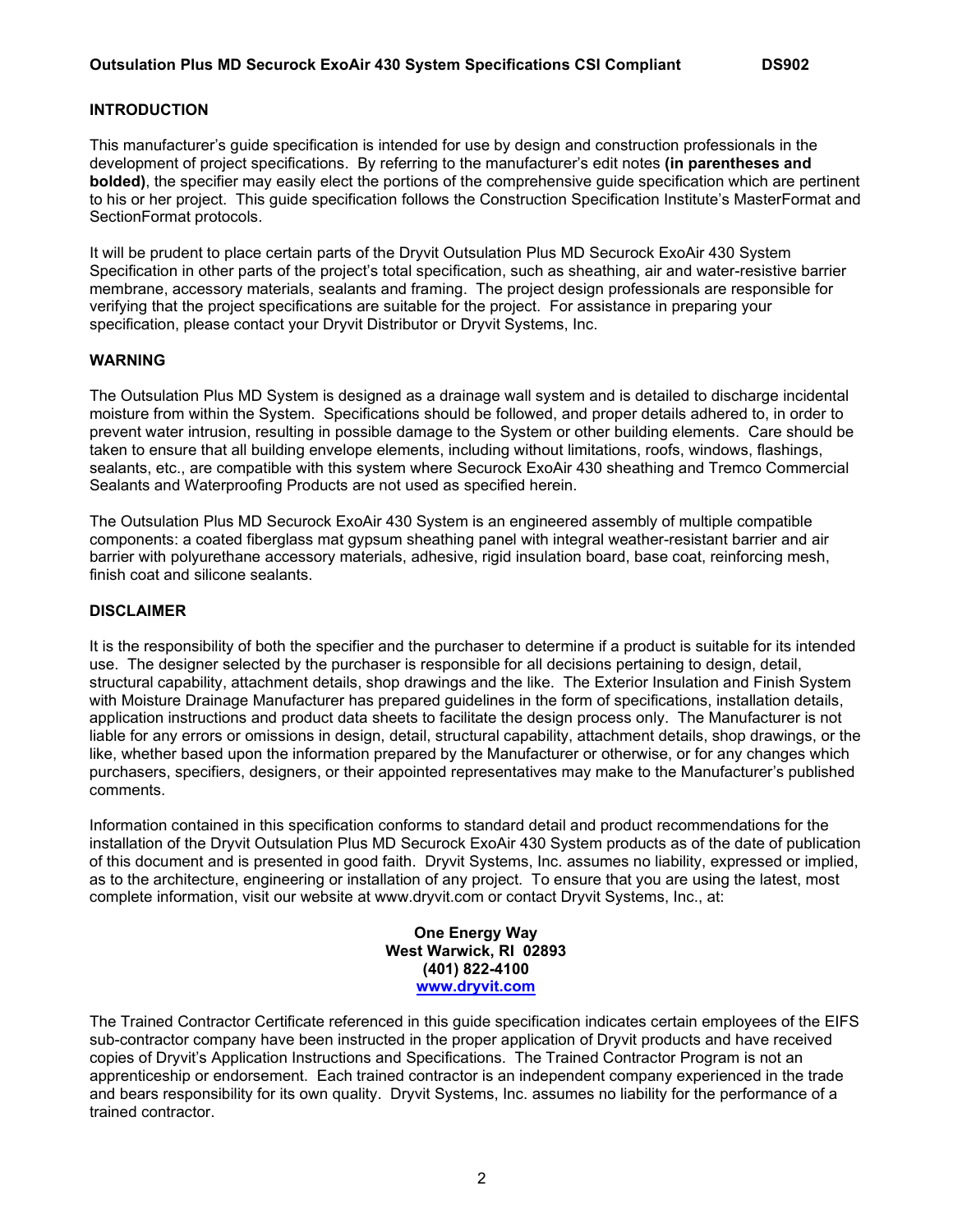#### **DRYVIT SYSTEMS, INC. MANUFACTURER'S GUIDE SPECIFICATION CSI FORMAT SECTION 07 24 19 OUTSULATION® PLUS MD SECUROCK® EXOAIR® 430 SYSTEM EXTERIOR INSULATION AND FINISH SYSTEM WITH MOISTURE DRAINAGE**

# **PART 1 GENERAL**

# **1.01 SUMMARY**

- A. Section Includes:
	- 1. This document is to be used in preparing specifications for an Exterior Insulation and Finish System (EIFS) with Moisture Drainage including:
		- a. Coated fiberglass mat gypsum sheathing board panel with integral weather-resistant barrier and air barrier compatible with the adhesive application of the EIFS system.
		- b. Accessory materials required for treating sheathing joints, fasteners, penetrations, rough openings, and material transitions compatible with the adhesive application of the EIFS system.
		- c. Joint sealants compatible with specified EIFS for use in all exterior envelope joint waterproofing.
		- d. Comprehensive single source limited system warranty inclusive of EIFS, sheathing panel, accessory materials and sealants.

#### B. Related Requirements:

#### **(Note to Specifier: please delete any sections below not relevant to this project and add others as required.)**

- 1. 03 30 00 Cast-in-place Concrete
- 2. 03 40 00 Precast Concrete
- 3. 04 20 00 Unit Masonry<br>4. 05 40 00 Cold-formed N
- Cold-formed Metal Framing
- 5. 06 11 00 Wood Framing
- $6.061600$

**(Note to Specifier: Coordinate for coated fiberglass mat gypsum sheathing with integral weather-resistant barrier and air barrier sheathing as manufactured by USG Corporation and including Accessory Materials as specified.)** 

- 7. 07 27 26 Fluid-Applied Air Barriers **(Note to Specifier: Coordinate with Section 061656 as outlined above for coated fiberglass mat gypsum sheathing with integral weather-resistant barrier and air barrier sheathing referenced in Section 2.02.B.1 as manufactured by Tremco Incorporated.)**  8. 07 62 00 Sheet Metal Flashing and Trim 9. 07 92 00 Joint Sealants **(Note to Specifier: Coordinate for Joint Sealant integration with product(s) referenced in Section 2.02.C as manufactured by Tremco Incorporated.)**  10. 08 40 00 Entrances, Store Fronts, and Curtain Walls
- 11. 08 50 00

### **1.02 REFERENCES**

**(Note to Specifier: please delete any standards below not relevant to this project and add others as required.** 

#### A. Reference Standards:

- 1. ASTM Standards:
	- a. ASTM B 117 Standard Practice for Operating Salt Spray (Fog) Apparatus b. ASTM C 67 Standard Test Methods for Sampling and Testing Brick and Structural Clay Tile c. ASTM C 150 Standard Specification for Portland Cement
	- c. ASTM C 150 Standard Specification for Portland Cement<br>d. ASTM C 297 Standard Test Method for Flatwise Tensile S
	- d. ASTM C 297 Standard Test Method for Flatwise Tensile Strength of Sandwich Constructions<br>e. ASTM C 473 Standard Test Methods for Physical Testing of Gypsum Panel Products
		- [Standard Test Methods for Physical Testing of Gypsum Panel Products](https://www.astm.org/Standards/C473.htm)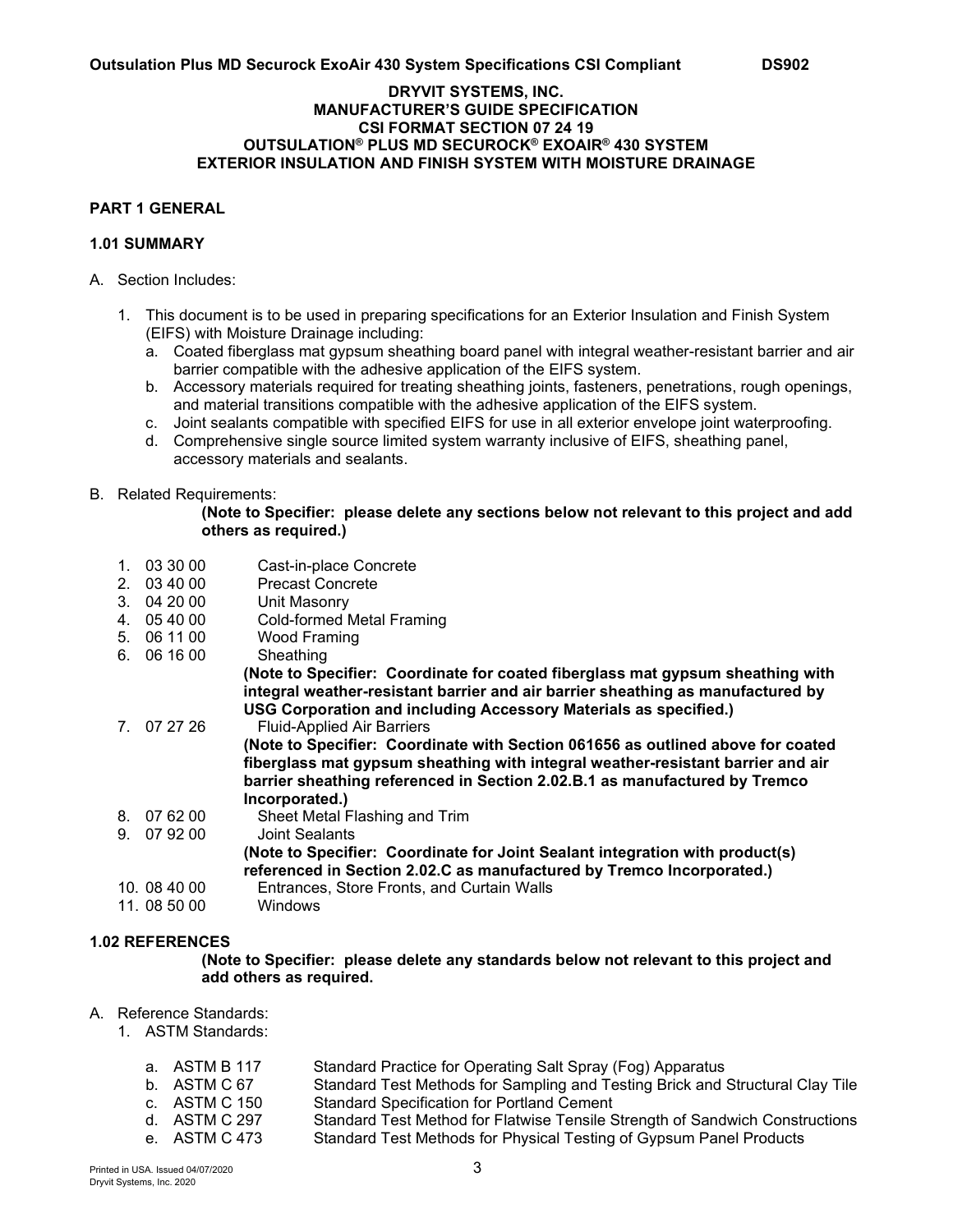| f.    | ASTM C 510         | Standard Test Method for Staining and Color Change of Single- or<br>Multicomponent Joint Sealants     |
|-------|--------------------|-------------------------------------------------------------------------------------------------------|
| g.    | <b>ASTM C 518</b>  | Standard Test Method for Steady-State Thermal Transmission Properties by                              |
|       |                    | Means of the Heat Flow Meter Apparatus                                                                |
| h.    | ASTM C 639         | Standard Test Method for Rheological (Flow) Properties of Elastomeric<br><b>Sealants</b>              |
| i.    | ASTM C 661         | Standard Test Method for Indentation Hardness of Elastomeric-Type Sealants<br>by Means of a Durometer |
| j.    | ASTM C 679         | Standard Test Method for Tack-Free Time of Elastomeric Sealants                                       |
|       | k. ASTM C 719      | Standard Test Method for Adhesion and Cohesion of Elastomeric Joint                                   |
|       |                    | Sealants Under Cyclic Movement (Hockman Cycle)1, 2                                                    |
| I.    | <b>ASTM C 793</b>  | Standard Test Method for Effects of Laboratory Accelerated Weathering on                              |
|       |                    | <b>Elastomeric Joint Sealants</b>                                                                     |
|       |                    |                                                                                                       |
|       | m. ASTM C 794      | Standard Test Method for Adhesion-in-Peel of Elastomeric Joint Sealants                               |
|       | n. ASTM C 920      | <b>Standard Specification for Elastomeric Joint Sealants</b>                                          |
|       | o. ASTM C 1063     | Standard Specification for Installation of Lathing and Furring to Receive Interior                    |
|       |                    | and Exterior Portland Cement Plaster.                                                                 |
|       | p. ASTM C 1177     | Standard Specification for Glass Mat Gypsum Substrate for Use as Sheathing                            |
|       | q. ASTM C 1184     | Standard Specification for Elastomeric Joint Sealants                                                 |
| r.    | <b>ASTM C 1246</b> | Standard Test Method for Effects of Heat Aging on Weight Loss, Cracking, and                          |
|       |                    | Chalking of Elastomeric Sealants After Cure                                                           |
|       | s. ASTM C 1248     | Standard Test Method for Staining of Porous Substrate by Joint Sealants                               |
| t.    | <b>ASTM C 1305</b> | Standard Test Method for Crack Bridging Ability of Liquid-Applied                                     |
|       |                    | <b>Waterproofing Membrane</b>                                                                         |
|       | u. ASTM C 1382     | Standard Test Method for Determining Tensile Adhesion Properties of Sealants                          |
|       |                    | When Used in Exterior Insulation and Finish Systems (EIFS) Joints                                     |
|       | v. ASTM C 1396     | <b>Standard Specification for Gypsum Board</b>                                                        |
|       | w. ASTM C 1397     | Standard Practice for Application of Class PB Exterior Insulation and Finish                          |
|       |                    | System (EIFS) and EIFS with Drainage                                                                  |
| х.    | ASTM D 412         | Standard Test Methods for Vulcanized Rubber and Thermoplastic                                         |
|       |                    | Elastomers-Tension                                                                                    |
| у.    | ASTM D 624         | Standard Test Method for Tear Strength of Conventional Vulcanized Rubber                              |
|       |                    | and Thermoplastic Elastomers                                                                          |
|       | z. ASTM D 968      | Standard Test Methods for Abrasion Resistance of Organic Coatings by Falling                          |
|       |                    | Abrasive                                                                                              |
|       | aa. ASTM D 1784    | Standard Specification for Rigid PVC and CPVC Compounds                                               |
|       | bb. ASTM D 1970    | Standard Specification for Self-Adhering Polymer Modified Bituminous Sheet                            |
|       |                    | Materials Used as Steep Roofing Underlayment for Ice Dam Protection                                   |
|       | cc. ASTM D 2247    | Standard Practice for Testing Water Resistance of Coatings in 100% Relative                           |
|       |                    | Humidity                                                                                              |
|       | dd. ASTM D 2898    | Standard Test Method for Accelerated Weathering of Fire-Retardant-Treated                             |
|       |                    | Wood for Fire Testing                                                                                 |
|       | ee. ASTM D 3273    | Standard Test Method for Resistance to Growth of Mold on the Surface of                               |
|       |                    | Interior Coatings in an Environmental Chamber                                                         |
| ff.   | <b>ASTM D 3330</b> | Standard Test Method for Peel Adhesion of Pressure-Sensitive Tape                                     |
|       | gg. ASTM D 4060    | Standard Test Method for Abrasion Resistance of Organic Coatings by the                               |
|       |                    | <b>Taber Abraser</b>                                                                                  |
|       | hh. ASTM D 4541    | Standard Test Method for Pull-Off Strength of Coatings Using Portable                                 |
|       |                    | <b>Adhesion Testers</b>                                                                               |
| ii.   | ASTM E 72          | Standard Methods of Conducting Strength Tests of Panels for Building                                  |
|       |                    | Construction                                                                                          |
| jj.   | ASTM E 84          | Standard Test Method for Surface Burning Characteristics of Building Materials                        |
|       | kk. ASTM E 96      | Standard Test Methods for Water Vapor Transmission of Materials                                       |
| II. – | <b>ASTM E 119</b>  | Standard Method for Fire Tests of Building Construction and Materials                                 |
| mm.   |                    | Standard Test Method for Determining Rate of Air Leakage<br><b>ASTM E 283</b>                         |
|       |                    | Through Exterior Windows, Curtain Walls and Doors Under Specified Pressure                            |
|       |                    | Differences Across the Specimen                                                                       |
|       | nn. ASTM E 330     | Test Method for Structural Performance of Exterior Windows, Doors and                                 |
|       |                    | Curtain Walls by Uniform Static Air Pressure Difference                                               |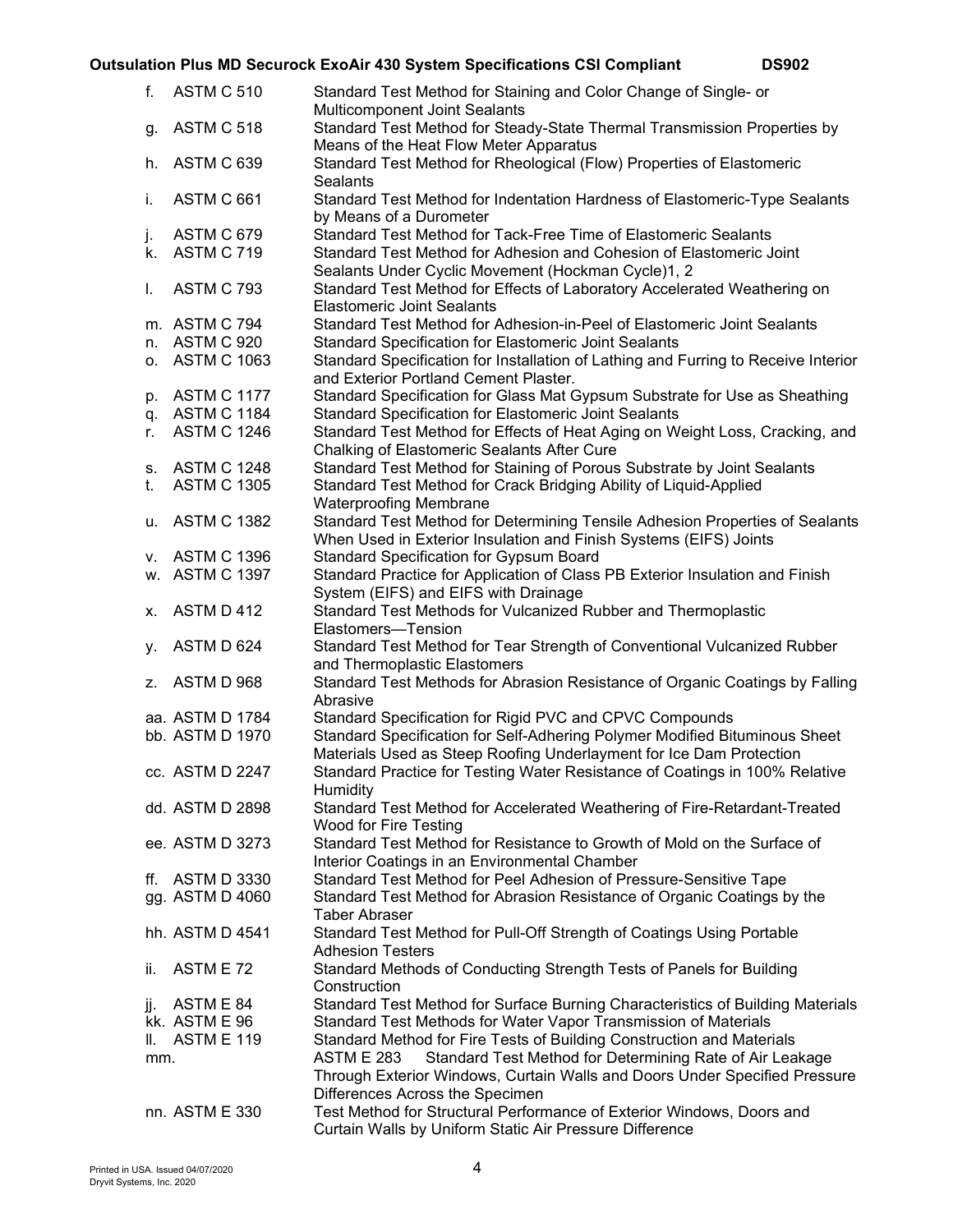|                                                                   | oo. ASTM E 331     |  | Test Method for Water Penetration of Exterior Windows, Skylights, Doors and<br>Curtain Walls by Uniform Static Air Pressure Difference                                                                         |  |  |  |
|-------------------------------------------------------------------|--------------------|--|----------------------------------------------------------------------------------------------------------------------------------------------------------------------------------------------------------------|--|--|--|
|                                                                   | pp. ASTM E 831     |  | Standard Test Method for Linear Thermal Expansion of Solid Materials by                                                                                                                                        |  |  |  |
|                                                                   |                    |  | <b>Thermomechanical Analysis</b>                                                                                                                                                                               |  |  |  |
|                                                                   | qq. ASTM E 1233    |  | Standard Test Method for Structural Performance of Exterior Windows, Doors,<br>Skylights, and Curtain Walls by Cyclic Air Pressure Differential                                                                |  |  |  |
|                                                                   | rr. ASTM E 2098    |  | Test Method for Determining the Tensile Breaking Strength of Glass Fiber<br>Reinforcing Mesh for use in Class PB Exterior Insulation and Finish Systems<br>(EIFS), after Exposure to Sodium Hydroxide Solution |  |  |  |
|                                                                   | ss. ASTM E 2134    |  | Test Method for Evaluating the Tensile-Adhesion Performance of Exterior<br>Insulation and Finish Systems (EIFS)                                                                                                |  |  |  |
|                                                                   | tt. ASTM E 2178    |  | Standard Test Method for Air Permeance of Building Materials                                                                                                                                                   |  |  |  |
|                                                                   | uu. ASTM E 2273    |  | Test Method for Determining the Drainage Efficiency of Exterior Insulation and                                                                                                                                 |  |  |  |
|                                                                   |                    |  | Finish Systems (EIFS) Clad Wall Assemblies                                                                                                                                                                     |  |  |  |
|                                                                   | vv. ASTM E 2357    |  | Standard Test Method for Determining Air Leakage of Air Barrier Assemblies                                                                                                                                     |  |  |  |
|                                                                   | ww.ASTM E 2430     |  | Standard Specification for Expanded Polystyrene (EPS) Thermal Insulation                                                                                                                                       |  |  |  |
|                                                                   |                    |  | Boards for use in Exterior Insulation and Finish Systems (EIFS)                                                                                                                                                |  |  |  |
|                                                                   | xx. ASTM E 2485    |  | Standard Test Method for Freeze-Thaw Resistance of Exterior Insulation and                                                                                                                                     |  |  |  |
|                                                                   |                    |  | Finish Systems (EIFS) and Water-Resistive Barrier Coatings                                                                                                                                                     |  |  |  |
|                                                                   | yy. ASTM E 2486    |  | Standard Test Method for Impact Resistance of Class PB and PI Exterior                                                                                                                                         |  |  |  |
|                                                                   |                    |  | Insulation and Finish Systems (EIFS)                                                                                                                                                                           |  |  |  |
|                                                                   | zz. ASTM E 2568    |  | Standard Specification for PB Exterior Insulation and Finish Systems                                                                                                                                           |  |  |  |
|                                                                   | aaa.               |  | ASTM E 2570 Standard Test Method for Evaluating Water-Resistive Barrier                                                                                                                                        |  |  |  |
|                                                                   |                    |  | (WRB) Coatings Used Under Exterior Insulation and Finish Systems (EIFS) or                                                                                                                                     |  |  |  |
|                                                                   |                    |  | <b>EIFS with Drainage</b>                                                                                                                                                                                      |  |  |  |
|                                                                   | bbb.               |  | <b>ASTM G 154</b><br>Standard Practice for Operating Fluorescent Light Apparatus                                                                                                                               |  |  |  |
|                                                                   |                    |  | for UV Exposure of Nonmetallic Materials                                                                                                                                                                       |  |  |  |
|                                                                   | ccc.ASTM G 155     |  | Standard Practice for Operating-Xenon Arc Light Apparatus for Exposure of                                                                                                                                      |  |  |  |
|                                                                   |                    |  | <b>Nonmetallic Materials</b>                                                                                                                                                                                   |  |  |  |
| 2.                                                                |                    |  | National Fire Protection Association (NFPA) Standards:                                                                                                                                                         |  |  |  |
|                                                                   | a. NFPA 268        |  | Standard Test Method for Determining Ignitability of Exterior Wall Assemblies                                                                                                                                  |  |  |  |
|                                                                   |                    |  | Using a Radiant Heat Source                                                                                                                                                                                    |  |  |  |
|                                                                   | b. NFPA 285        |  | Standard Fire Test Method for Evaluation of Fire Propagation Characteristics of                                                                                                                                |  |  |  |
|                                                                   |                    |  | Exterior Non-Load Bearing Wall Assemblies Containing Combustible                                                                                                                                               |  |  |  |
|                                                                   |                    |  | Components                                                                                                                                                                                                     |  |  |  |
| The American Association of Textile Chemists and Colorists:<br>3. |                    |  |                                                                                                                                                                                                                |  |  |  |
|                                                                   | a. AATCC 127-08    |  | Water Resistance: Hydrostatic Pressure Test                                                                                                                                                                    |  |  |  |
| <b>US Federal Specifications</b><br>4.                            |                    |  |                                                                                                                                                                                                                |  |  |  |
|                                                                   | TT-S-001543A<br>a. |  | Sealing Compound: Silicone Rubber Base (for Calking, Sealing, and Glazing in                                                                                                                                   |  |  |  |
|                                                                   |                    |  | <b>Buildings and Other Structures)</b>                                                                                                                                                                         |  |  |  |

b. TT-S-00230 Sealing Compound: Elastomeric Type, Single Component (for Calking, Sealing, and Glazing in Buildings and Other Structures)

# **1.03 ADMINISTRATIVE REQUIREMENTS**

A. Pre-Construction Meetings

**(Note to Specifier: Work in this section requires coordination with related sections and trades. A pre-installation meeting of all related sub-contractors is required for standard limited warranty.)**

- 1. The EIFS installer shall coordinate with the General Contractor to schedule, invite and administer a preconstruction meeting including but not limited to the architect of record, consultant(s), EIFS, sheathing board, accessory materials and sealant manufacturer's representatives and the owner to assure required integration of products selected as specified herein and for proper sequencing, installation detailing and sealant color coordination.
- B. Coordinate for related specification and integration of Required Materials as referenced in Section 2.02.B.1 and 2.02.C herein below.

C. Sequencing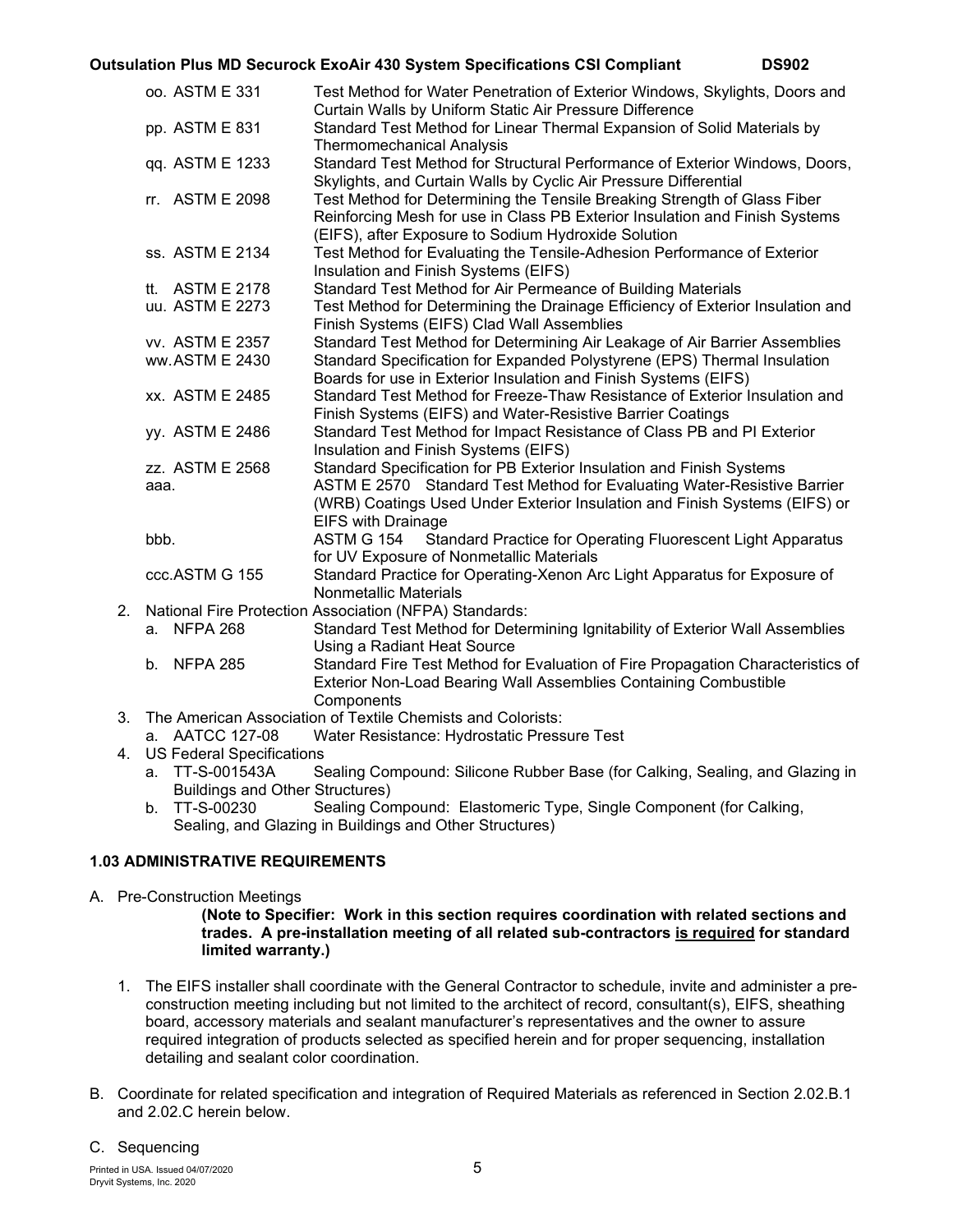- 1. Provide jobsite grading prior to installation of Exterior Insulation and Finish System with Moisture Drainage so that the system may be terminated at 8 in above grade or as required by code.
- 2. Coordinate installation of sheathing board and accessory materials, flashing, foundation waterproofing, roofing membrane, windows, doors, and other penetrations of the exterior walls to provide a continuous air and water-resistive membrane barrier.
- 3. Provide protection of rough openings before installing windows, doors, and other penetrations of the exterior walls.
- 4. Coordinate installation of windows and doors so air and water-resistive membrane barrier accessory materials, transitions, flashings, etc. are connected to them to provide a continuous barrier.
- 5. Install window and door head flashings immediately after windows and doors are installed.
- 6. Install diverter flashings wherever water can enter the wall assembly to direct water to the exterior.
- 7. Install copings and sealants immediately after installation of the Exterior Insulation and Finish System with Moisture Drainage and when EIFS coatings are dry.
- 8. Attach penetrations through Exterior Insulation and Finish System to structural support and provide water-tight seals at penetrations.

### **1.04 ACTION SUBMITTALS / INFORMATIONAL SUBMITTALS**

- A. Submit product data as required by Section 01 33 00, Administrative Requirements.
- B. Submit shop drawings for panelized EIFS with Moisture Drainage showing wall layout, connections, details, expansion joints, and installation sequence.
- C. Submit two (2) samples of the Exterior Insulation and Finish System with Moisture Drainage for each finish, texture, and color to be used on the project. Use the same tools and techniques proposed for the actual installation. Make the samples of sufficient size to accurately represent each color and texture being utilized on the project.
- D. Submit a current copy of the manufacturer's Trained Contractor Certificate for the system specified. Submit Owner/Architect-requested test results verifying the performance of the Exterior Insulation and Finish System with Moisture Drainage.
- E. Submit a copy of the manufacturer's installation details and application instructions.

# **1.05 CLOSEOUT SUBMITTALS**

- A. Submit a copy of the manufacturer's recommended maintenance and repair manual.
- B. Submit a copy of the Exterior Insulation and Finish System with Moisture Drainage manufacturer's comprehensive single source limited warranty.

#### **1.06 QUALITY ASSURANCE**

**(Note to Specifier: Please delete any qualification below not relevant to this project and add others as required.)**

- A. Manufacturer's Qualifications: **(Note to Specifier: Coordinate with section 01 43 00, Quality Requirements.)**
	- 1. A member in good standing of the EIFS Industry Members Association (EIMA).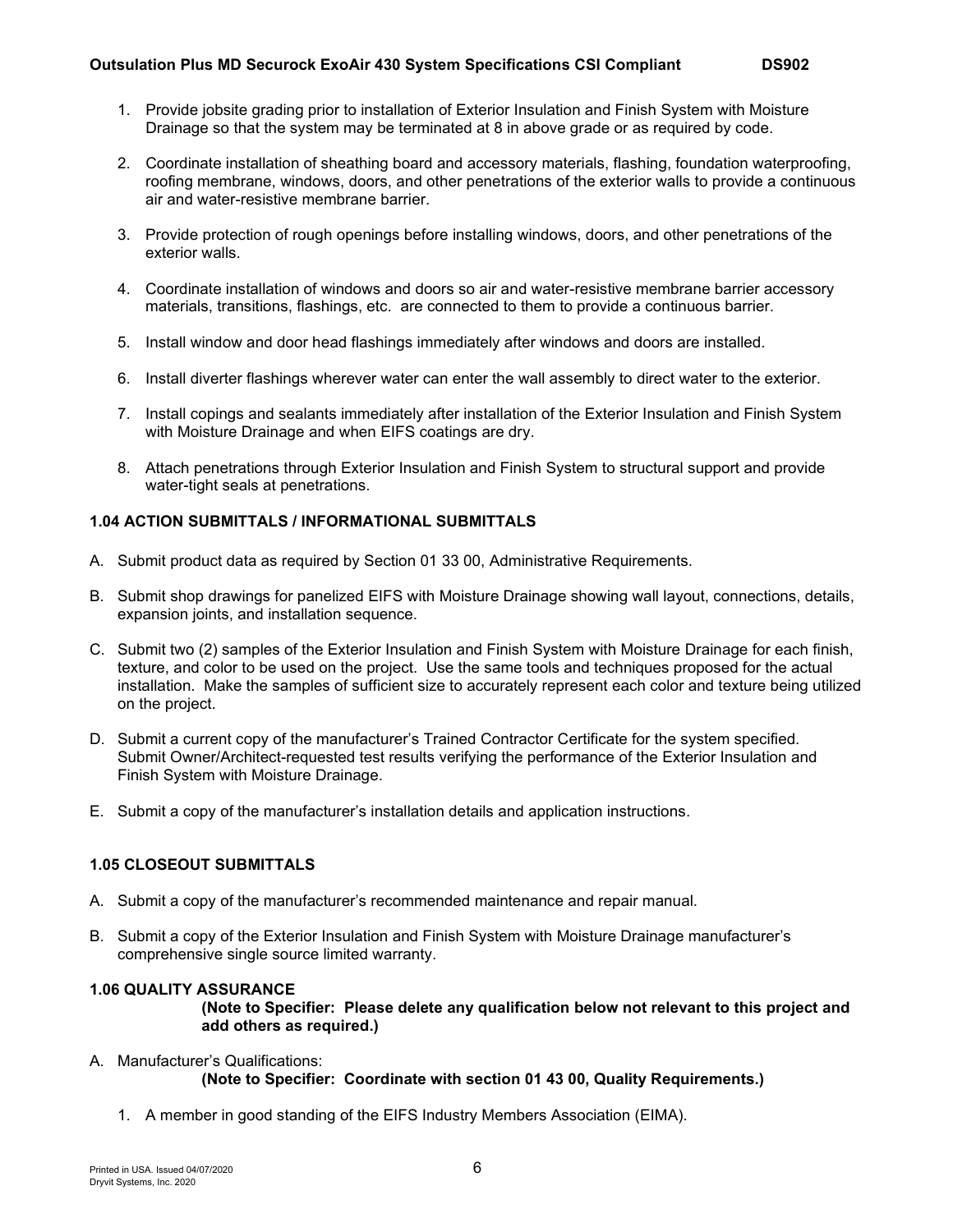- 2. Manufacture Exterior Insulation and Finish System with Moisture Drainage materials at a facility covered by a current ISO 9001:2015 and ISO 14001:2015 certification. Certification of the facility is done by a registrar accredited by the American National Standards Institute, Registrar Accreditation Board (ANSI-RAB).
- B. Contractor Qualifications:
	- 1. Knowledgeable in the proper installation of the Exterior Insulation and Finish System with Moisture Drainage.
	- 2. Possess a current copy of the manufacturer's Trained Contractor Certificate for the system specified.
	- 3. Successfully complete a minimum of three (3) projects of similar scope and scale to the specified project.
- C Insulation Board Manufacturer Qualifications:
	- 1. Listed by EIFS Manufacturer, and capable of producing the Expanded Polystyrene (EPS) in accordance with the current EIFS Manufacturer's Specification for Insulation Board.
	- 2. Subscribe to the Dryvit Third Party Certification and Quality Assurance Program.
- D. Panel Fabricator Qualifications:
	- 1. Experienced and competent in the fabrication of architectural wall panels.
	- 2. Possess a current Outsulation Plus MD System Trained Contractor Certificate\* issued by Dryvit Systems, Inc.
- E. Panel Erector Qualifications:
	- 1. Experienced and competent in the installation of architectural wall panel systems.
	- 2. Shall be:
		- a. The panel fabricator or
		- b. An erector approved by the panel fabricator or
		- c. An erector under the direct supervision of the panel fabricator.
- F. Mock-Up:
	- 1. Provide the owner/architect with a mock-up for approval.
		- a. Of suitable size as required to accurately represent the products being installed, as well as each color and texture to be utilized on the project.
		- b. Prepared with the same products, tools, equipment and techniques required for the actual applications. Use finish from the same batch that is being used on the project.
		- c. Available and maintained at the jobsite.
- G. Regulatory Requirements:
	- 1. Separate the EPS insulation board from the interior of the building by a minimum 15-minute thermal barrier.
	- 2. Comply with local building codes for the use and maximum thickness of EPS insulation board.
- H. Inspections:
	- 1. Cooperate with independent, third-party inspectors when required by code or by contract documents.

### **1.07 DELIVERY, STORAGE AND HANDLING**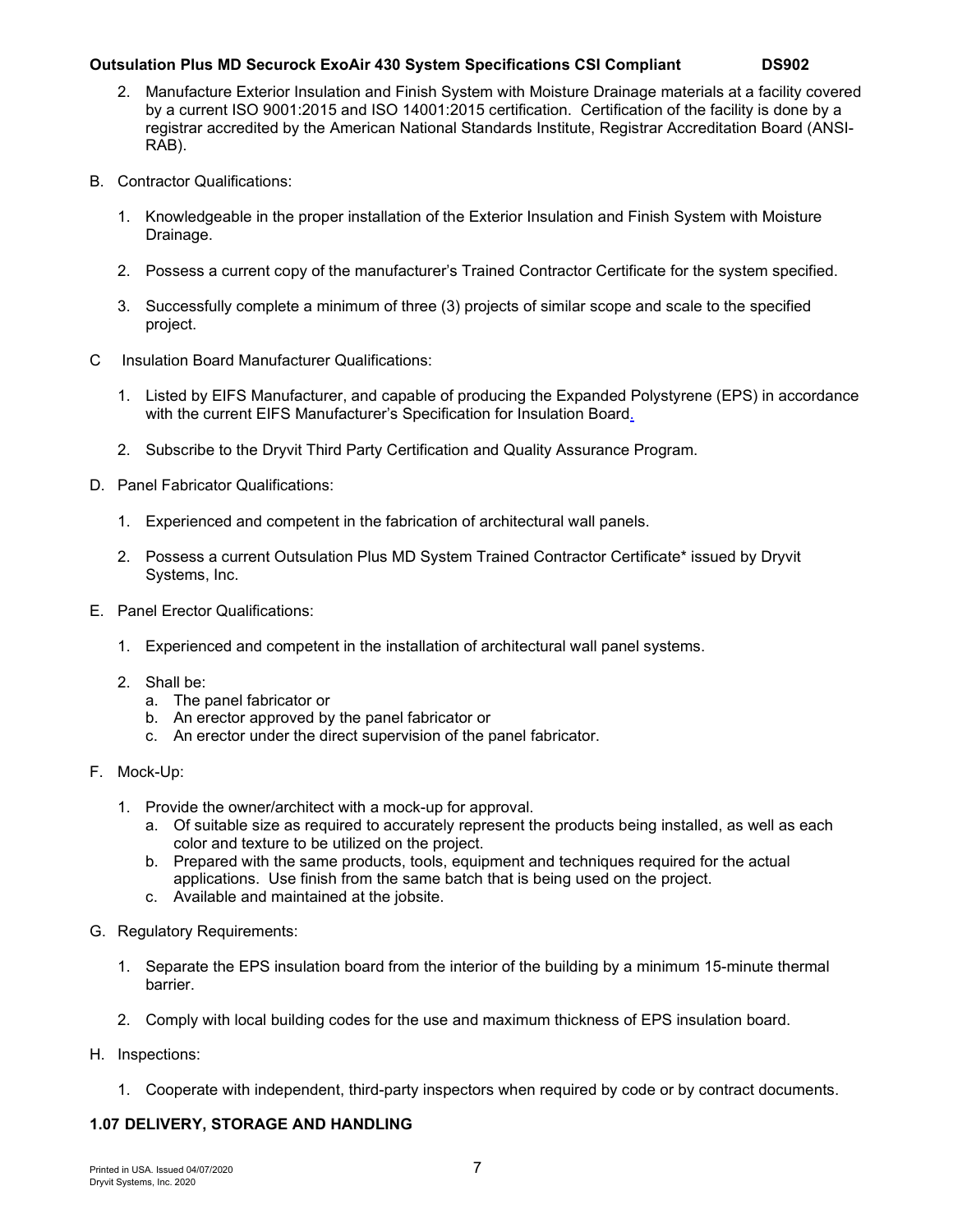- 1. Deliver all Exterior Insulation and Finish System with Moisture Drainage components and materials to the job site in the original, unopened packages with labels intact.
- 2. Inspect all Exterior Insulation and Finish System with Moisture Drainage components and materials upon arrival for physical damage, freezing or overheating. Do not use questionable materials.
- 3. Store all Exterior Insulation and Finish System with Moisture Drainage components and materials at the jobsite in a cool, dry location, out of direct sunlight, protected from weather and other sources of damage. Maintain minimum and maximum storage temperature as stated in the product data sheets or specifications for the materials selected. **NOTE**: **Minimize exposure of materials to temperatures over 90 °F (32 °C). Finishes exposed to temperatures over the published maximum storage temperature for even short periods may exhibit skinning and increased viscosity and should be inspected prior to use.**
- 4. Protect all products from inclement weather and direct sunlight.

# **1.08 SITE CONDITIONS**

- A. Ambient Conditions
	- 1. Do not apply wet materials during inclement weather unless appropriate protection is provided. Protect materials from inclement weather until they are completely dry.
	- 2. Verify the minimum air and wall surface temperatures at the time of application as stated in the product data sheets or specifications for the materials selected.
	- 3. Maintain these temperatures with adequate air ventilation and circulation for a minimum of 24 hours (48 hours for specific Specialty Finishes) thereafter, or until the products are completely dry. **(Note to Specifier: The use of dark colors must be considered in relation to wall surface temperature as a function of local climatic conditions. Use of dark colors in high temperature climates can affect the performance of the system.)**

### **1.09 WARRANTY**

- A. Manufacturers' Limited EIF System Warranty
	- 1. Manufacturer shall offer a limited material defect and labor to repair or replace defective material warranty stating the Products will be free from manufacturing defect and will perform as warranted in the manner specified for the stated term measured from the Date of Project Substantial Completion.
		- a. A pre-construction meeting, including representatives of the Manufacturer, the Applicator, the Owner, and the Consultant (if applicable), shall be required prior to installation of the Products.
		- b. The warranty is available upon written request.
	- 2. The EIF system warranty shall additionally include the following for the term of the warranty or as specifically noted hereunder.
		- a. The EIF system warranty term shall be 20 years.
		- b. The EIFS will remain in a watertight condition when the EIFS is used in conjunction with approved Company Joinery and Sealants.
		- c. The EIFS will drain incidental moisture between the air/water-resistive barrier and the insulation board.
			- 1) Remedy includes repair or replacement of any sheathing or framing member that is damaged as a result of the EIF system failing to drain incidental moisture between the secondary weather barrier and the insulation board.
		- d. Finish will be UV fade resistant for 10 years, except for specially produced colors.
			- 1) Specially produced colors will be UV fade resistant for 5 years when high-performance colorants are used to formulate.
- B. Installer Warranty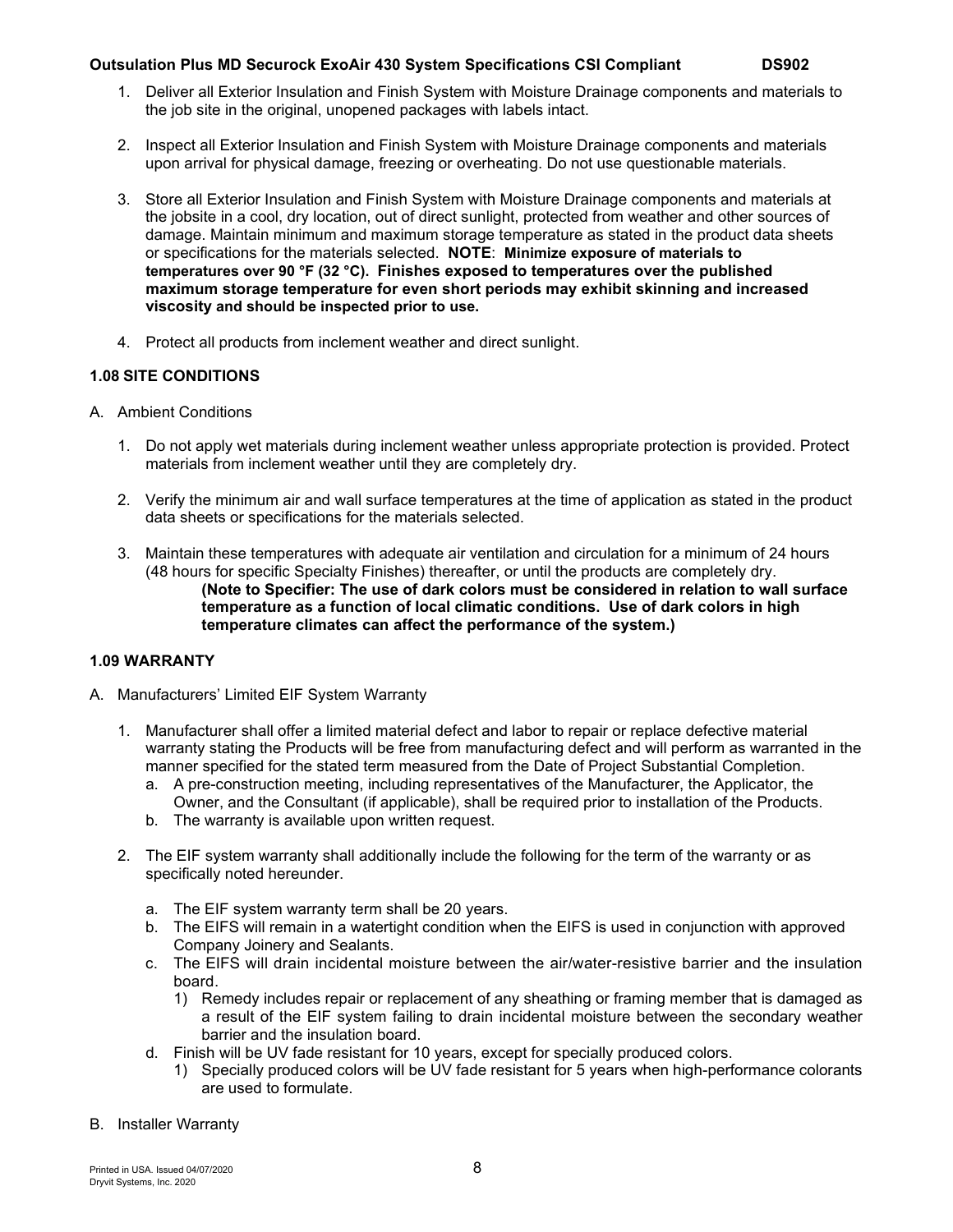1. EIF system Installer shall provide a separate minimum 1-year warranty for all workmanship related to the proper installation and drainage performance of the EIFS application. Manufacturer shall not be responsible for workmanship associated with the installation of Exterior Insulation and Finish System with Moisture Drainage.

# **PART 2 - PRODUCTS**

#### **2.01 MANUFACTURERS**

- A. Manufacturers List:
	- 1. Dryvit Systems, Inc., One Energy Way, West Warwick, RI 02893, 800-556-7752, [www.dryvit.com.](file://dry-ri-file/public/Marketing/Desktop%20Publishing/1%20-%20US%20DOCUMENTS/3%20-%20Specifications/ds853%20OPMD%20CSI%20Compliant%20Spec/www.dryvit.com)
- B. Substitution Limitations:
	- 1. All components of the Outsulation Plus MD Securock ExoAir 430 System shall be supplied or obtained from Dryvit or its authorized distributors. Substitutions or additions of materials manufactured or supplied by others will void the system warranty.
- C. Product Options:

### **(Note to Specifier: Select appropriate method of application for your project.)**

- 1. Field Applied: The Outsulation Plus MD Securock ExoAir 430 System is applied to the substrate system in place.
- 2. Panelized: The Outsulation Plus MD Securock ExoAir 430 System is shop-applied to prefabricated wall panels.

#### **2.02 DESCRIPTION**

- A. System Description:
	- 1. The Dryvit Outsulation Plus MD Securock ExoAir 430 System is an Exterior Insulation and Finish System (EIFS) with Moisture Drainage; consisting of:
		- a. A Coated Fiberglass Mat Gypsum Sheathing with Integral Weather-Resistant Barrier and Air Barrier with accessory materials
		- b. Adhesive installed in vertical ribbons to facilitate egress of incidental moisture
		- c. Expanded Polystyrene (EPS) insulation board
		- d. Base Coat
		- e. Reinforcing Mesh
		- f. Finish Coat
		- g. Sealants

#### B. Materials:

- 1. A Coated Fiberglass Mat Gypsum Sheathing Panel with Integral Weather-Resistant Barrier and Air Barrier and Accessory Materials:
	- a. Shall be Securock ExoAir 430 Panel as manufactured by USG Corporation.
	- b. Accessory Materials: Provide compatible accessory materials as required by project conditions for treating sheathing board joints, fastener heads, penetrations, rough openings, material transitions and flashing integration to produce a complete air barrier assembly.
		- 1) Basis of Design: Dymonic® 100 A high-performance, high-movement, single-component, medium-modulus, low-VOC, UV-stable, non-sag polyurethane sealant as manufactured by Tremco Incorporated.
- 2. Drainage Components: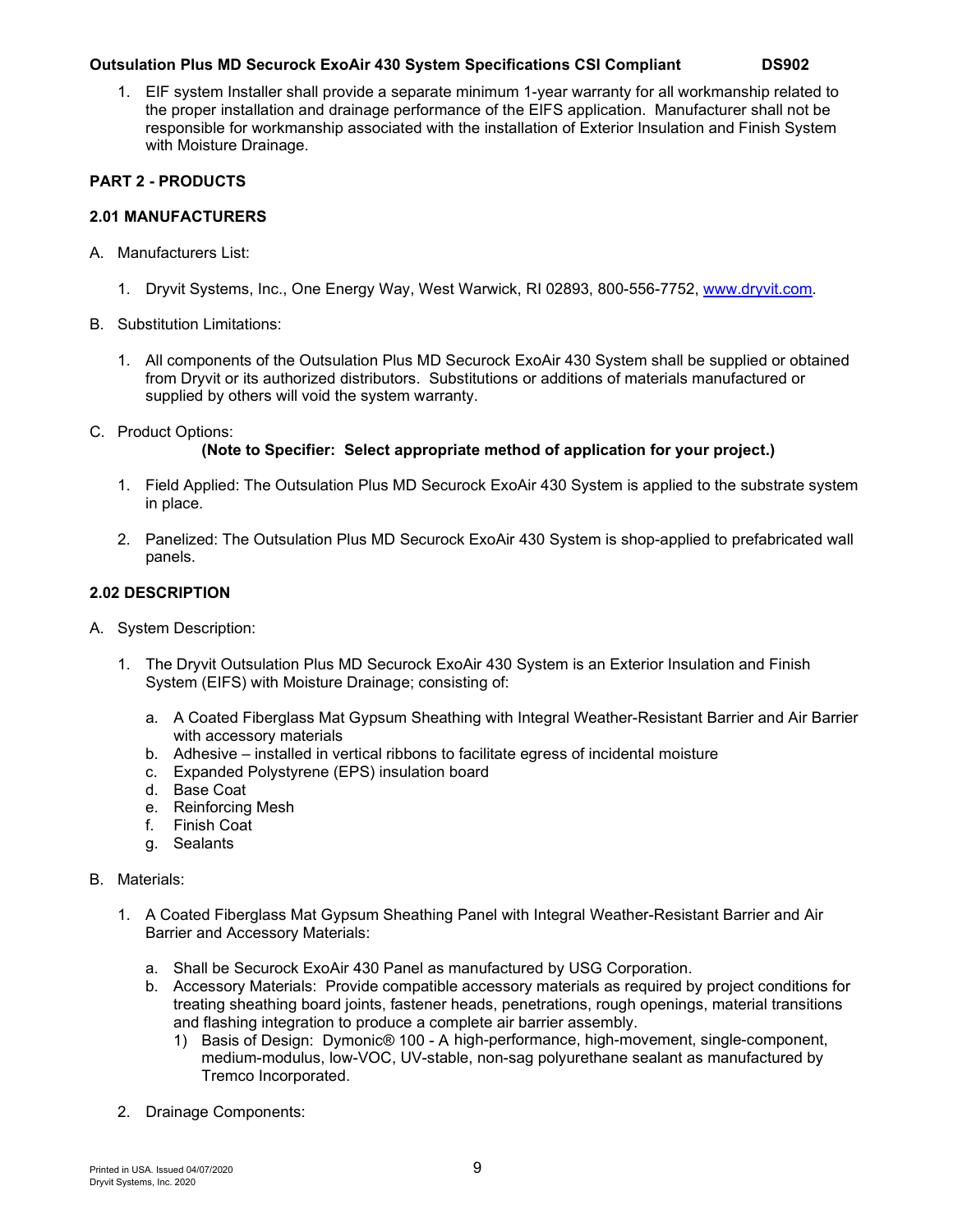- a. Drainage Track UV treated PVC "J" channel perforated with weep holes, complying with ASTM D 1784 and ASTM C 1063. **(Dryvit Drainage Track usage is limited to the base of the system at finished grade level. Use Dryvit Drainage Strip at all other horizontal terminations.)**
- b. Acceptable manufacturers of Drainage Track:
	- 1) Starter Trac STWP without drip edge by Plastic Components, Inc.
	- 2) Starter Trac STDE with drip edge by Plastic Components, Inc.
	- 3) Universal Starter Track by Wind-lock Corporation
	- 4) Sloped Starter Strip with Drip by Vinyl Corp.
- c. Dryvit Drainage Strip™ corrugated plastic strip.
- d. Dryvit AP Adhesive™ urethane-based adhesive used to attach Drainage Track and Dryvit Drainage Strip to the sheathing.
- 3. Adhesives:

**(Note to Specifier: Edit list below to reference specific product(s) of choice for this project or leave list intact allowing the EIFS installer to select as their preference and/or what is most appropriate for the project and project conditions.)**

- a. Liquid polymer-based adhesive field mixed with Portland cement.
	- 1) Dryvit Primus®
	- 2) Dryvit Genesis®
- b. Ready mixed dry blend cementitious, copolymer-based adhesive field mixed with water.
	- 1) Dryvit Primus® DM
	- 2) Dryvit Genesis® DM
	- 3) Dryvit Genesis® DMS
	- 4) Rapidry DM™ 35-50
	- 5) Rapidry DM™ 50-75
- 4. Insulation Board:
	- a. Expanded Polystyrene; minimum thickness 25 mm (1 in); meeting Dryvit Specification [DS131](http://www.dryvit.com/media/202095/ds131_expanded-polystyrene-eps-insulation-board-specifications.pdf) and ASTM E 2430.
- 5. Base Coat:

**(Note to Specifier: Edit list below to reference specific product(s) of choice for this project or leave list intact allowing the EIFS installer to select as their preference and/or what is most appropriate for the project and project conditions.)**

- a. Liquid polymer-based base coat field mixed with Portland cement.
	- 1) Dryvit Primus
	- 2) Dryvit Genesis
	- 3) Dryvit Dryflex
- b. Ready mixed dry blend cementitious, copolymer-based base coat field mixed with water.
	- 1) Dryvit Primus DM
	- 2) Dryvit Genesis DM
	- 3) Dryvit Genesis DMS
	- 4) Rapidry DM 35-50
	- 5) Rapidry DM 50-75
	- 6) Dryvit NCB Non-cementitious
- c. Liquid polymer-based base coat field mixed with Portland cement when specified.
	- 1) ShieldIt™

**(Note to Specifier: This is a 2-pass base coat used over existing EIFS or a Dryvit reinforced base coat to improve impact resistance against woodpeckers when specified.)**

- 6. Reinforcing Mesh:
	- a. Open-weave, glass fiber fabric treated for compatibility with other system materials. **(Note to Specifier: Reinforcing meshes are classified by impact resistance and specified by weight and tensile strength. Please refer to the table below and/or confer with your**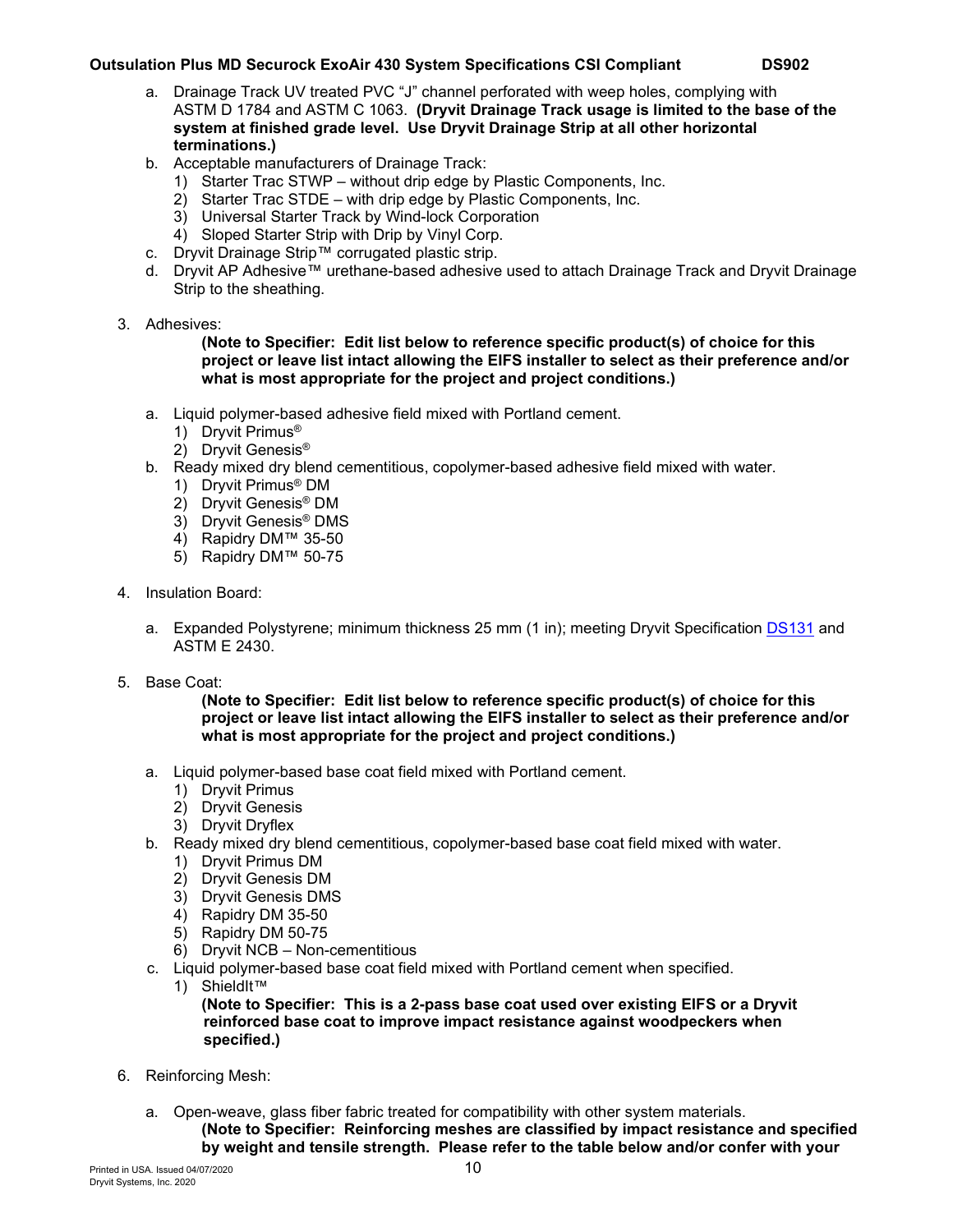**manufacturer's representative to assure specification of mesh appropriate for the anticipated use of your project.)**

| Reinforcing Mesh <sup>1</sup> /Weight<br>$oz/yd^2$ (g/m <sup>2</sup> )         | <b>Minimum Tensile</b><br><b>Strengths</b> | <b>EIMA Impact</b><br><b>Classification</b> | <b>EIMA Impact Range</b><br>in-Ibs (Joules) |          | <b>Impact Test Results</b><br>(Joules)<br>in-Ibs |      |  |  |  |
|--------------------------------------------------------------------------------|--------------------------------------------|---------------------------------------------|---------------------------------------------|----------|--------------------------------------------------|------|--|--|--|
| Standard - 4.3 (146)                                                           | 150 lbs/in (27 g/cm)                       | Standard                                    | 25-49                                       | $(3-6)$  | 36                                               | (4)  |  |  |  |
| Standard Plus - 6 (203)                                                        | 200 lbs/in (36 g/cm)                       | Medium                                      | 50-89                                       | $(6-10)$ | 56                                               | (6)  |  |  |  |
| Intermediate™ - 12 (407)                                                       | 300 lbs/in (54 g/cm)                       | High                                        | 90-150                                      | (10-17)  | 108                                              | (12) |  |  |  |
| Panzer <sup>®</sup> 15 <sup>1</sup> - 15 (509)                                 | 400 lbs/in (71 g/cm)                       | Ultra High                                  | >150                                        | (217)    | 162                                              | (18) |  |  |  |
| Panzer 20 <sup>1</sup> - 20.5 (695)                                            | 550 lbs/in (98 g/cm)                       | Ultra High                                  | >150                                        | (>17)    | 352                                              | (40) |  |  |  |
| Detail Mesh <sup>®</sup> Short Rolls - 4.3 (146)                               | 150 lbs/in (27 g/cm)                       | n/a                                         | n/a                                         | n/a      | n/a                                              | n/a  |  |  |  |
| Corner Mesh™ - 7.2 (244)                                                       | 274 lbs/in (49 g/cm)                       | n/a                                         | n/a                                         | n/a      | n/a                                              | n/a  |  |  |  |
| * It shall be colored blue and bear the Dryvit logo for product identification |                                            |                                             |                                             |          |                                                  |      |  |  |  |

1. Shall be used in conjunction with Standard Mesh (recommended for areas exposed to high traffic)

#### 7. Pre-Coated Insulation Starter Boards, Corners and Shapes:

**(Note to Specifier: Pre-Base Coated Insulation Starter Boards, Corners and Shapes provide for properly back wrapped and encapsulated EIF system termination edges typically scheduled to receive primers and sealants and are recommended. Machine or Non-Machine coated starter boards and shapes must be produced with Dryvit materials to be covered under the EIF system warranty. Retain one or both items below as desired or delete those item(s) not desired.)**

- a. Machine Coated Starter Boards, Corners and Shapes: Shall be produced with materials approved by Dryvit Systems, Inc. and be supplied by a fabricator approved by Dryvit Systems, Inc.
- b. Non-Machine Coated Starter Boards, Corners and Shapes: Shall be produced with materials approved by Dryvit Systems, Inc.

#### 8. Finish:

#### **(Note to Specifier: Numerous finishes, specialty finish, performance enhancements, textures and coatings are available. Select those that apply and delete those that do not.)**

- a. Water-based, acrylic coating with integral color and texture; formulated with Dirt Pickup Resistance (DPR) chemistry.
	- 1) Available textures:
		- a) Quarzputz® DPR open texture
		- b) Sandblast® DPR medium texture
		- c) Freestyle<sup>®</sup> DPR fine texture
		- d) Sandpebble® DPR pebble texture
		- e) Sandpebble® Fine fine pebble texture
- b. Hydrophobic (HDP™) Finishes: 100% acrylic coating with integral color and texture and formulated with hydrophobic properties:
	- 1) Available textures:
		- a) Quarzputz® HDP
		- b) Sandblast® HDP
		- c) Sandpebble® HDP
		- d) Sandpebble® Fine HDP
		- e) Lymestone™ HDP
- c. Lightweight, water-based acrylic coating with integral color and texture; formulated with Dirt Pickup Resistance (DPR) chemistry.
	- 1) Available textures:
		- a) Quarzputz® **E**
		- b) Sandpebble® **E**
		- c) Sandpebble Fine® **E**
- 9. Specialty Finishes and Veneers:
	- a. Ameristone multi-colored quartz aggregate with a flamed granite appearance.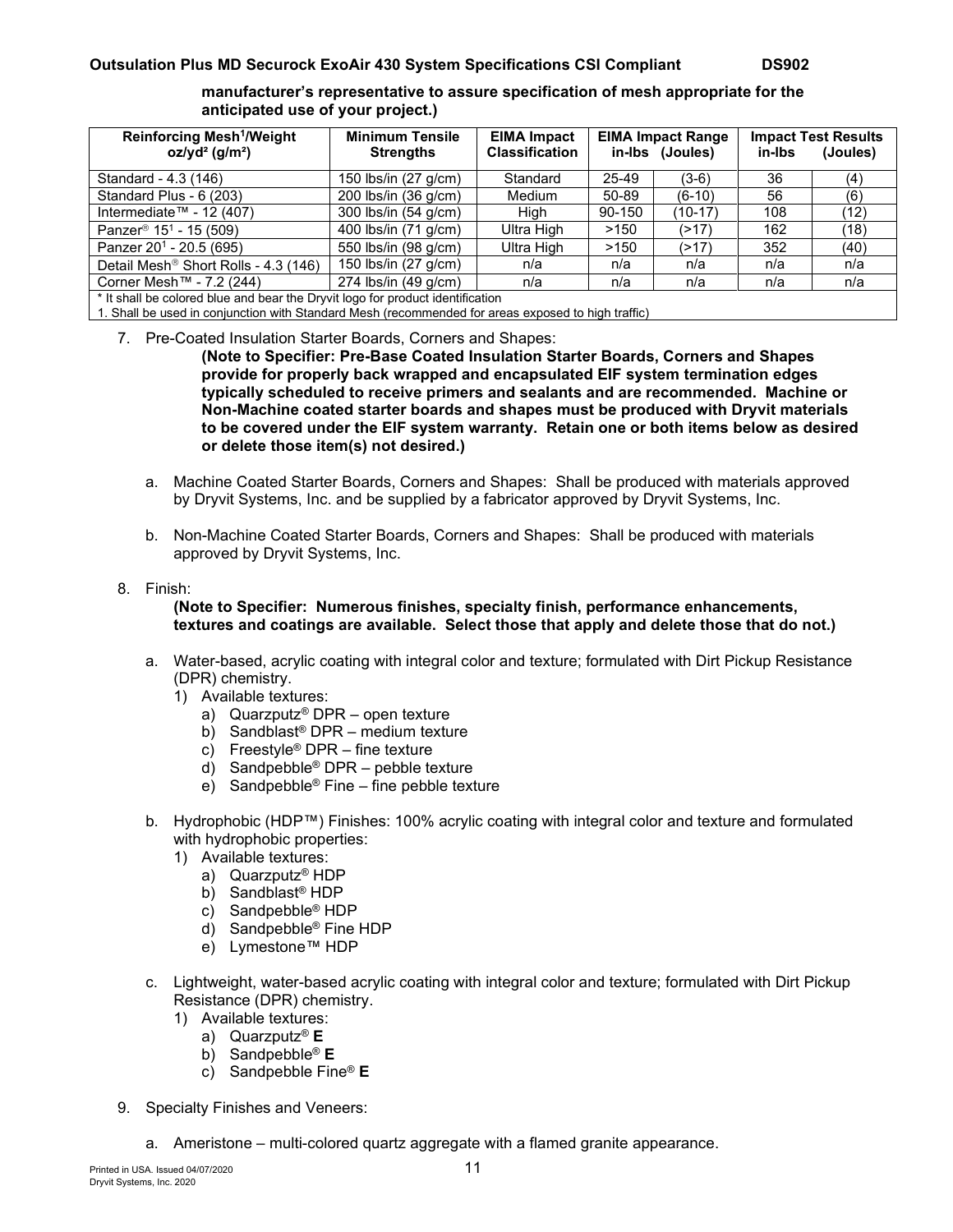- b. Stone Mist® ceramically colored quartz aggregate.
- c. Custom Brick™ acrylic polymer-based finish used in conjunction with a proprietary template system to create the look of stone, brick, slate, or tile.
- d. TerraNeo acrylic-based finish with large mica chips and multi-colored quartz aggregates.
- e. Lymestone premixed, acrylic-based finish designed to replicate the appearance of limestone blocks.
- f. Reflectit™ acrylic coating providing a pearlescent appearance.
- g. Finesse a smooth 100% acrylic-based dirt pickup resistance finish.
- h. Tibur Stone™: 100% acrylic-based finish with the appearance of Travertine Stone.<br>i. NewBrick™: A lightweight insulated brick veneer for use on exterior walls
- NewBrick™: A lightweight insulated brick veneer for use on exterior walls.
	- 1) For fire resistance rated assembly, CI insulation thickness is limited to 2 1/4 in (57 mm)
- 2) For Type I IV Construction, CI insulation thickness is limited to 4 in (101.6 mm)
- j. Ferros™ Finish: a water-based finish that replicates the look of rusting metal.
- 10. Elastomeric, water-based acrylic coating with integral color and texture; formulated with Dirt Pickup Resistance (DPR) chemistry:
	- a. Weatherlastic® Quarzputz
	- b. Weatherlastic® Sandpebble
	- c. Weatherlastic® Sandpebble Fine
	- d. Weatherlastic® Adobe
- 11. Medallion Series water-based, acrylic coating with integral color and texture; formulated with Proven Mildew Resistance (PMR™) chemistry:
	- a. Quarzputz® PMR
	- b. Sandblast® PMR
	- c. Freestyle® PMR
	- d. Sandpebble® PMR
	- e. Sandpebble® Fine PMR
- 12. Coatings, Primers, and Sealants:
	- a. Demandit® Smooth
	- b. Demandit® Sanded
	- c. Demandit® Advantage™
	- d. HDP Water-Repellent Coating
	- e. Weatherlastic® Smooth
	- f. Tuscan Glaze™
	- g. Color Prime
	- h. Prymit®
	- i. SealClear™
- C. Joint Sealants:
	- 1. Silicone Sealant: A non-sag, non-staining, neutral-curing silicone joint sealant as manufactured by Tremco Inc. Commercial Sealants and Waterproofing.
		- a. Spectrem 1: An ultra-low modulus, high-performance, one-part, moisture-curing silicone joint sealant with physical properties making it an ideal sealant for sealing dynamic joints.
		- b. Spectrem 3: A general-purpose, low-modulus, high performance, one-part, neutral-cure, nonstaining, low dirt pickup, construction-grade silicone sealant.
		- c. Spectrem 4-TS: A multi-component, neutral-curing, non-staining, low dirt pick up, low-modulus silicone sealant specially formulated for use in dynamically moving building joints. Spectrem 4-TS offers color flexibility with the opportunity to tint the material on site.
		- d. Coordination for custom sealant colors are required.
		- e. See related specification section or consult with Tremco, Inc. for more information.
- D. Jobsite-Mixed Materials: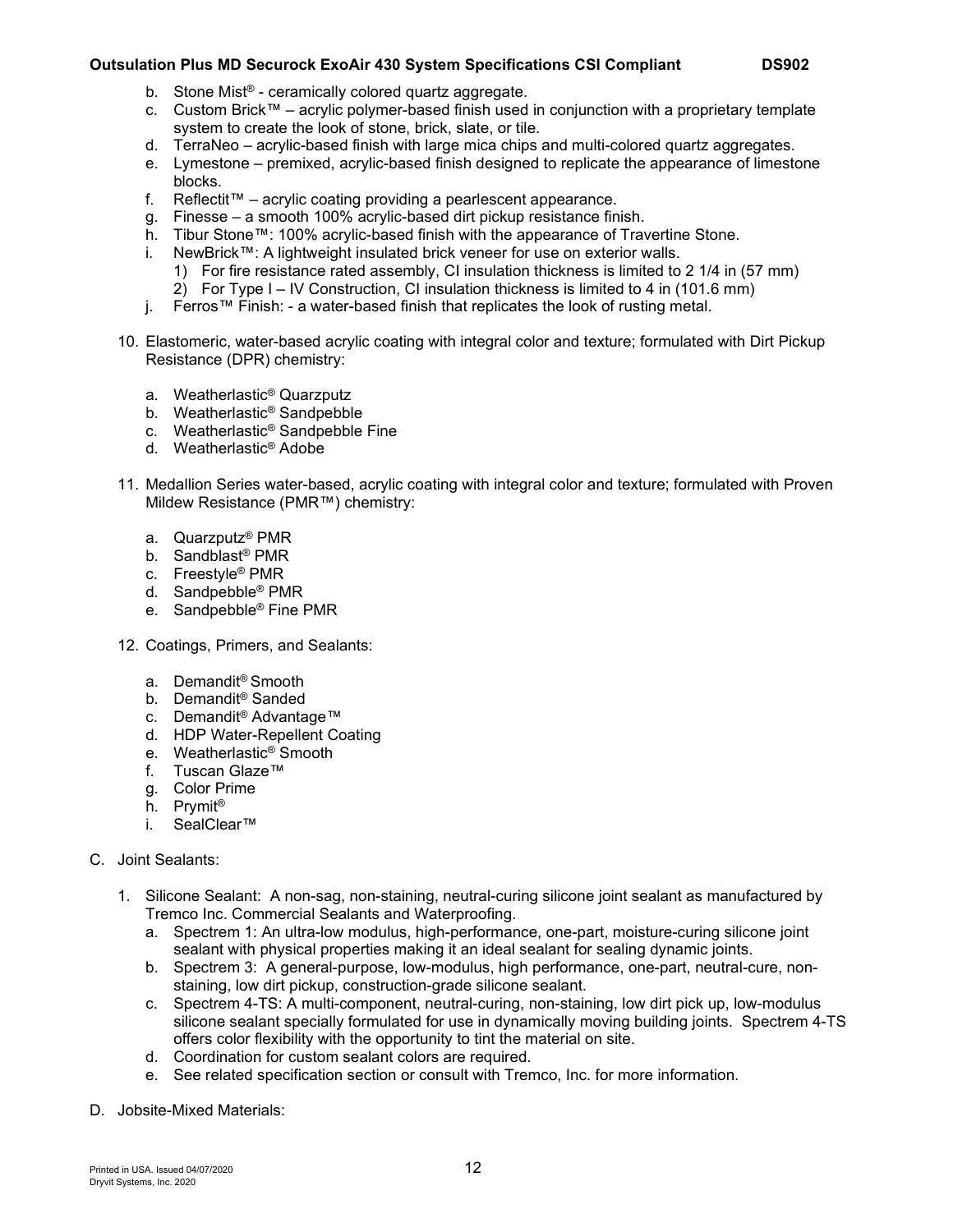- 1. Portland cement: verify is Type I or II, meeting ASTM C 150, white or gray in color, fresh and free of lumps.
- 2. Water: verify is clean and free of foreign matter.
- E. Reference Documentation for Outsulation Plus MD Securock ExoAir 430 System:
	- 1. Data Sheet DS900
	- 2. Details DS 903
	- 3. Application Instructions DS901

# **PART 3 EXECUTION**

# **3.01 EXAMINATION**

- A. Verification of Conditions:
	- 1. Verify access to electric power, clean water and a clean work area at the location where the Dryvit materials are to be applied.
	- 2. Verify that wall surface on which Exterior Insulation and Finish System with Moisture Drainage is to be installed is Securock ExoAir 430 coated fiberglass mat gypsum sheathing panel with integral weatherresistant barrier and air barrier (USG Corporation).
	- 3. Verify the deflection of the substrate does not exceed 1/240 times the span. Verify substrate is flat within  $1/4$  in (6.4 mm) in a 4 ft (1.2 m) radius.
	- 4. Verify substrate is sound, dry, connections are tight; has no surface voids, projections, or other conditions that may interfere with the Exterior Insulation and Finish System with moisture drainage installation or performance.
	- 5. Verify the slope of inclined surfaces are not less than 6:12 (27  $\circ$ ) were the length of the slope does not exceed 12 in (305 mm) or 3:12 (14 $\degree$ ) were the length of the slope does not exceed 4 in (102 mm).
	- 6. Verify metal roof flashings have been installed in accordance with Sheet Metal and Air Conditioning Contractors National Association (SMACNA) standards.
	- 7. Verify all rough openings are flashed in accordance with the Exterior Insulation and Finish System with Moisture Drainage manufacturer's installation details, or as otherwise necessary to prevent water penetration. Verify chimneys, balconies and decks have been properly flashed as necessary to prevent water penetration.
	- 8. Verify windows and doors are installed and flashed per manufacturer's requirements and installation details.
	- 9. Notify general contractor of all discrepancies prior to the installation of the Exterior Insulation and Finish System with moisture drainage.

**(Note to Specifier: Design and location of expansion joints in the Exterior Insulation and Finish System with Moisture Drainage is the responsibility of the project designer and as designated on contract drawings.)**

- 10. Verify that expansion joints are installed:
	- a. Where expansion joints occur in the substrate system.
	- b. Where building expansion joints occur.
	- c. At floor lines in wood frame construction.
	- d. At floor lines of non-wood framed buildings where significant movement is expected.
	- e. Where the Exterior Insulation and Finish System with moisture drainage abuts dissimilar materials.
	- f. Where the substrate type changes.
	- g. Where prefabricated panels abut one another.
	- h. In continuous elevations at intervals not exceeding 75 ft (23 m).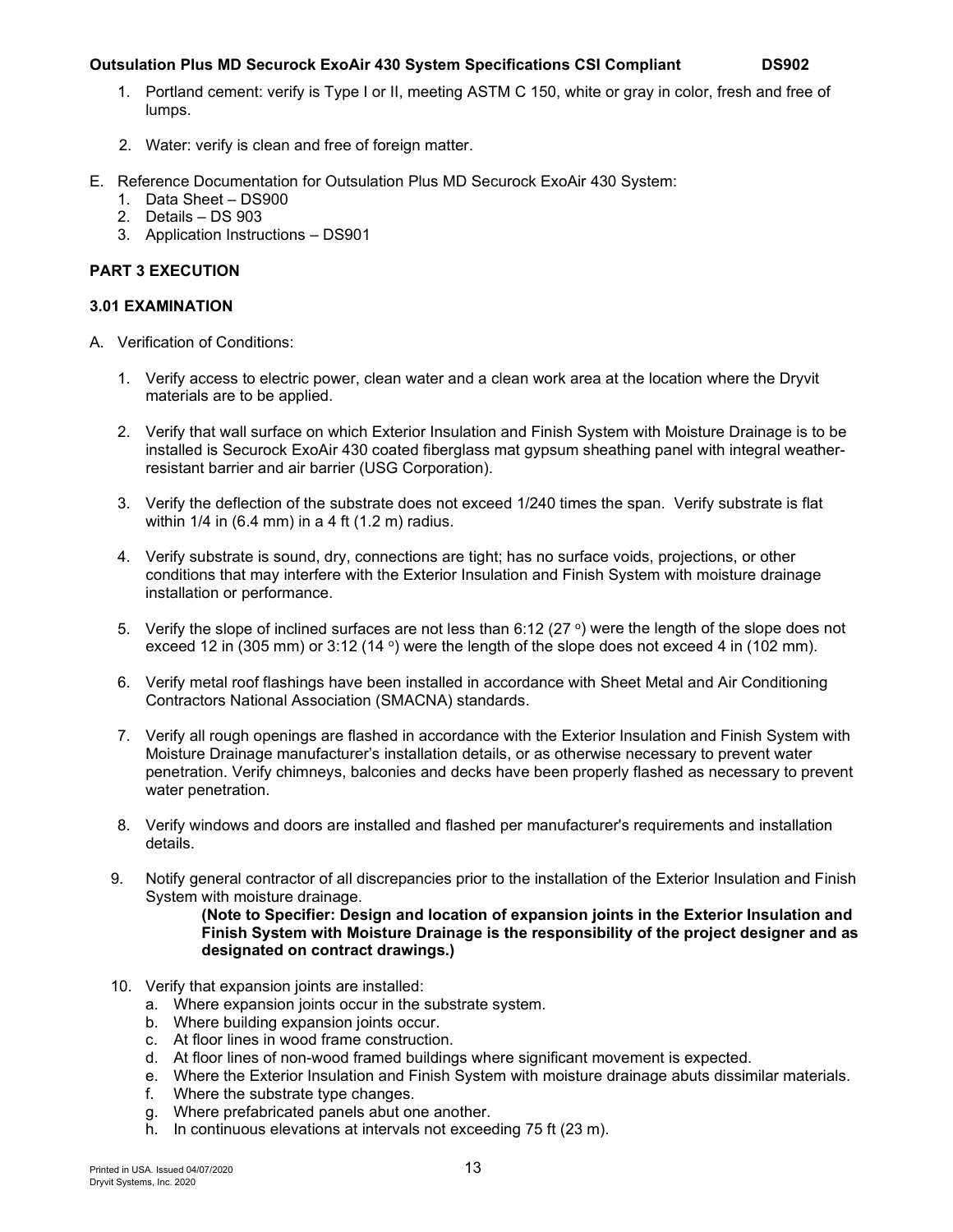- 
- i. Where significant structural movement occurs, such as changes in roof line, building shape or structural system.
- 11. Vapor Retarders: The use and location of vapor retarders within a wall assembly is the responsibility of the project designer and shall comply with local building code requirements. The type and location shall be noted on the project drawings and specifications. Vapor retarders may be inappropriate in certain climates and can result in condensation within the wall assembly.

### **3.02 PREPARATION**

- A. Coordinate for related specification and integration of Coated Fiberglass Mat Gypsum Sheathing Panel with Integral Weather-Resistant Barrier and Air Barrier and Accessory Materials as referenced in Section 2.02.B herein above and Sealants as referenced in Section 2.02.C herein above.
- B. Protect the Exterior Insulation and Finish System with Moisture Drainage materials by permanent or temporary means from inclement weather and other sources of damage prior to, during, and following application until completely dry.
- C. Protect adjoining work and property during installation of the Exterior Insulation and Finish System with Moisture Drainage.
- D. Prepare the substrate to be free of foreign materials, such as oil, dust, dirt, form-release agents, efflorescence, paint, wax, water repellants, moisture, frost, and any other condition that may inhibit adhesion.

# **3.03 INSTALLATION**

- A. Install the system in accordance with ASTM C1397 and the Dryvit Outsulation Plus MD Securock ExoAir 430 System Application Instructions, DS903. Apply base coat sufficient to fully embed the reinforcing mesh. The recommended method is to apply the base coat in two (2) passes.
- B. Apply sealant to base coat surface prepared in accordance with [DS153.](https://www.dryvit.com/fileshare/doc/us/description/ds153.pdf)
- C. Install high impact reinforcing mesh as specified at ground level, high traffic areas and other areas exposed to or susceptible to impact damage as designated on contract drawings.
- E. Install Machine Coated Dryvit EPS Shapes in accordance with Dryvit Publication [DS854.](http://www.dryvit.com/media/362613/ds854.pdf)

# **3.04 SITE QUALITY CONTROL**

- A. Exterior Insulation and Finish System with Moisture Drainage manufacturer assumes no responsibility for on-site inspections or application of its products.
- B. EIFS sub-contractor to certify in writing the quality of work performed relative to the substrate system, details, installation procedures, and as to the specific products used.
- C. EPS supplier, if requested, to certify in writing that the EPS meets the Exterior Insulation and Finish System with Moisture Drainage manufacturer's specifications.
- D. The sealant contractor, if requested, to certify in writing that the sealant application is in accordance with the sealant manufacturer's and the Exterior Insulation and Finish System with Moisture Drainage manufacturer's recommendations.

# **3.05 CLEANING**

- A. Remove all excess Exterior Insulation and Finish System materials from the job site by the contractor in accordance with contract provisions and as required by applicable law.
- B. Leave all surrounding areas, where the Exterior Insulation and Finish System with Moisture Drainage has been applied, free of debris and foreign substances resulting from the EIFS sub-contractor's work.